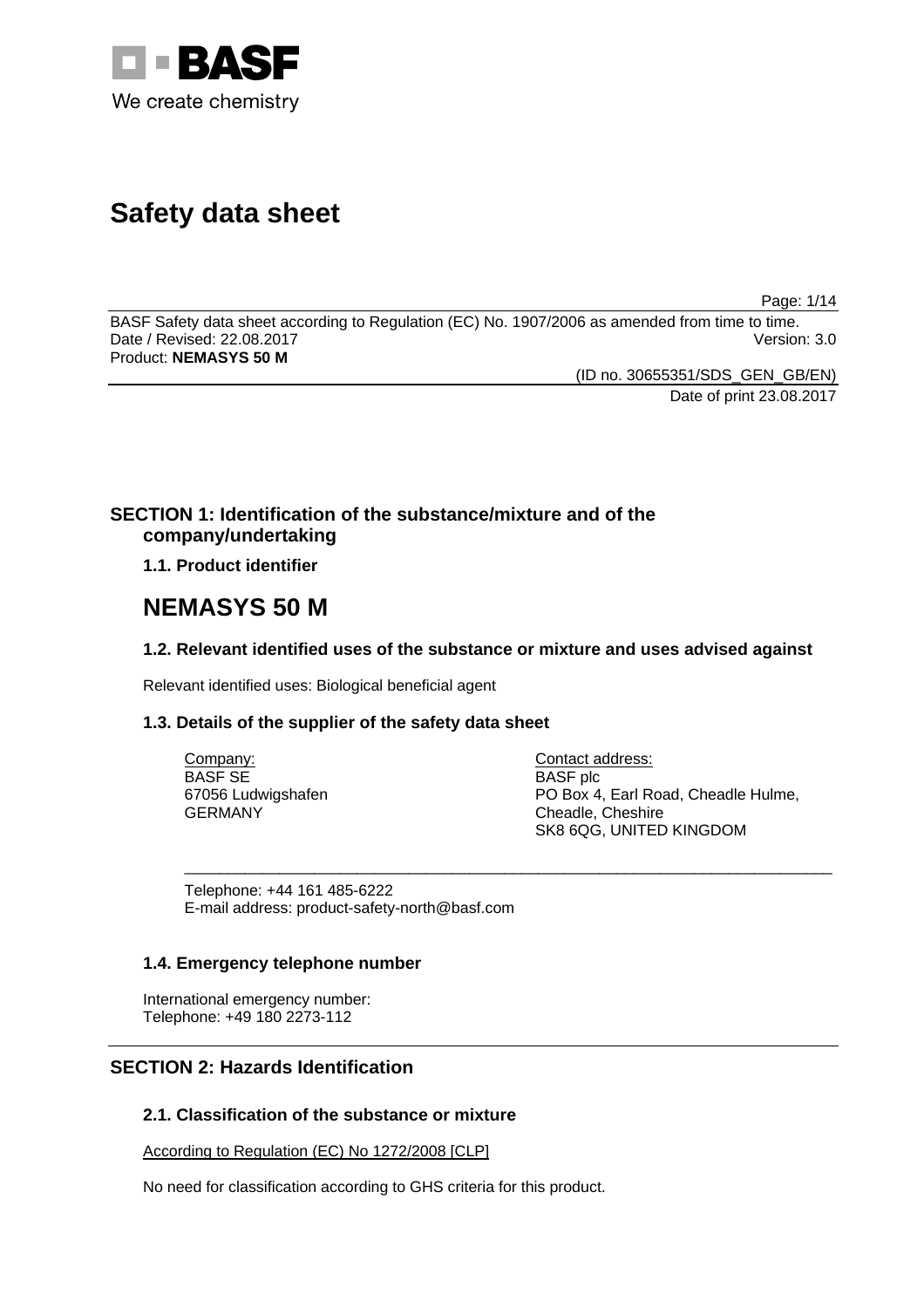Page: 2/14

BASF Safety data sheet according to Regulation (EC) No. 1907/2006 as amended from time to time. Date / Revised: 22.08.2017 Version: 3.0 Product: **NEMASYS 50 M** 

(ID no. 30655351/SDS\_GEN\_GB/EN)

Date of print 23.08.2017

#### **2.2. Label elements**

Globally Harmonized System, EU (GHS)

Precautionary Statement:

| P101 | If medical advice is needed, have product container or label at hand. |
|------|-----------------------------------------------------------------------|
| P102 | Keep out of reach of children.                                        |
| P103 | Read label before use.                                                |

The product does not require a hazard warning label in accordance with GHS criteria.

#### **2.3. Other hazards**

According to Regulation (EC) No 1272/2008 [CLP]

See section 12 - Results of PBT and vPvB assessment.

If applicable information is provided in this section on other hazards which do not result in classification but which may contribute to the overall hazards of the substance or mixture.

# **SECTION 3: Composition/Information on Ingredients**

#### **3.1. Substances**

Not applicable

#### **3.2. Mixtures**

Chemical nature

Contains: biological beneficial organism, Steinernema feltiae

Hazardous ingredients (GHS) according to Regulation (EC) No. 1272/2008

Silicic acid, calcium salt Content (W/W):  $< 5 \%$ CAS Number: 1344-95-2 EC-Number: 215-710-8 REACH registration number: 01- 2119427745-34

# **SECTION 4: First-Aid Measures**

**4.1. Description of first aid measures**  Remove contaminated clothing.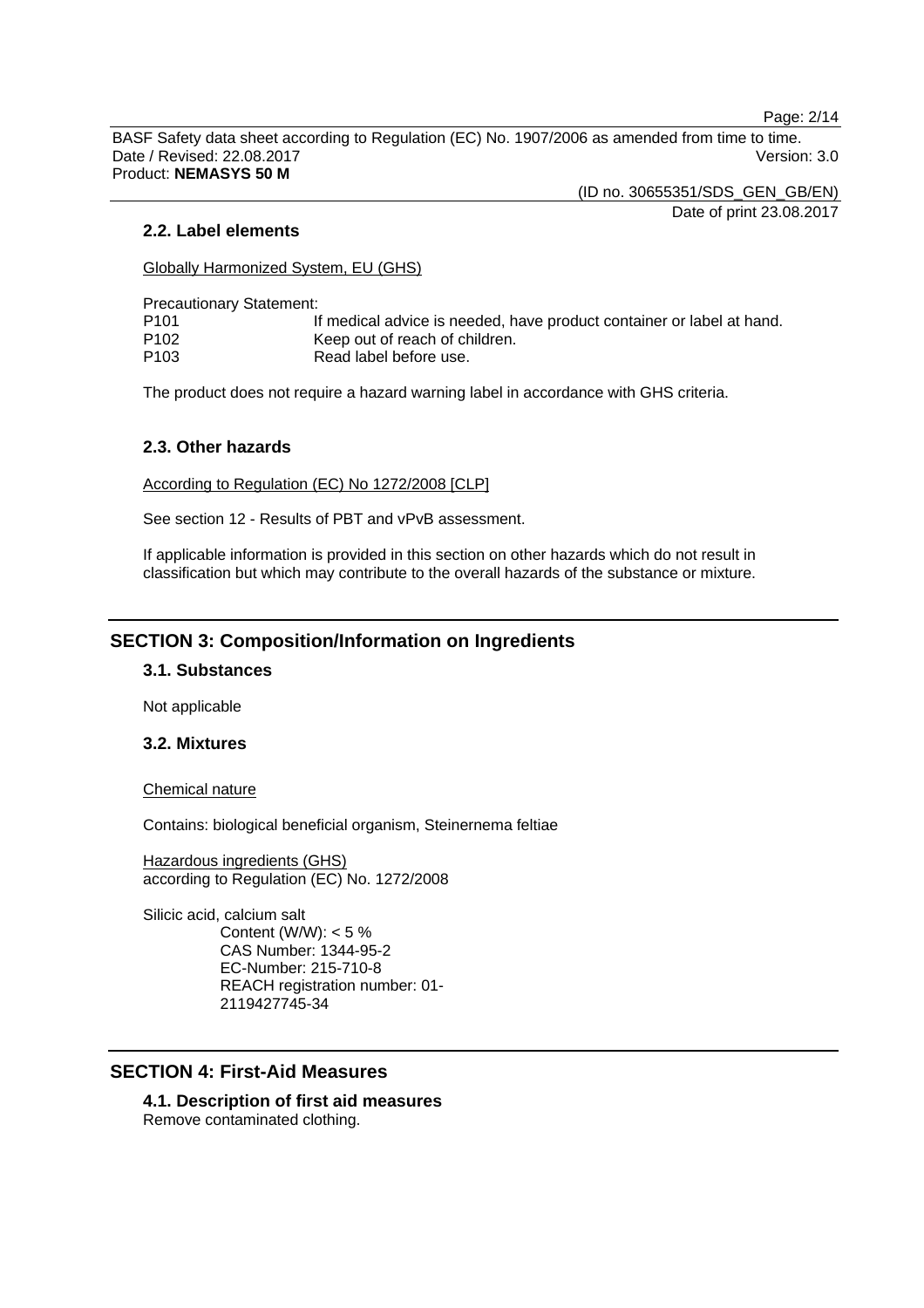Page: 3/14

BASF Safety data sheet according to Regulation (EC) No. 1907/2006 as amended from time to time. Date / Revised: 22.08.2017 Version: 3.0 Product: **NEMASYS 50 M** 

(ID no. 30655351/SDS\_GEN\_GB/EN)

Date of print 23.08.2017

Show container, label and/or safety data sheet to physician.

If inhaled: Keep patient calm, remove to fresh air.

On skin contact: Wash thoroughly with soap and water.

On contact with eyes: Wash affected eyes for at least 15 minutes under running water with eyelids held open.

On ingestion: Rinse mouth and then drink plenty of water.

#### **4.2. Most important symptoms and effects, both acute and delayed**

Symptoms: No significant reaction of the human body to the product known.

**4.3. Indication of any immediate medical attention and special treatment needed** 

Treatment: Symptomatic treatment (decontamination, vital functions).

# **SECTION 5: Fire-Fighting Measures**

# **5.1. Extinguishing media**

Suitable extinguishing media: water spray, dry powder, foam

Unsuitable extinguishing media for safety reasons: carbon dioxide

#### **5.2. Special hazards arising from the substance or mixture**

carbon monoxide, Carbon dioxide, nitrogen oxides The substances/groups of substances mentioned can be released in case of fire.

#### **5.3. Advice for fire-fighters**

Special protective equipment: Wear self-contained breathing apparatus and chemical-protective clothing.

Further information:

Keep containers cool by spraying with water if exposed to fire. In case of fire and/or explosion do not breathe fumes. Collect contaminated extinguishing water separately, do not allow to reach sewage or effluent systems. Dispose of fire debris and contaminated extinguishing water in accordance with official regulations.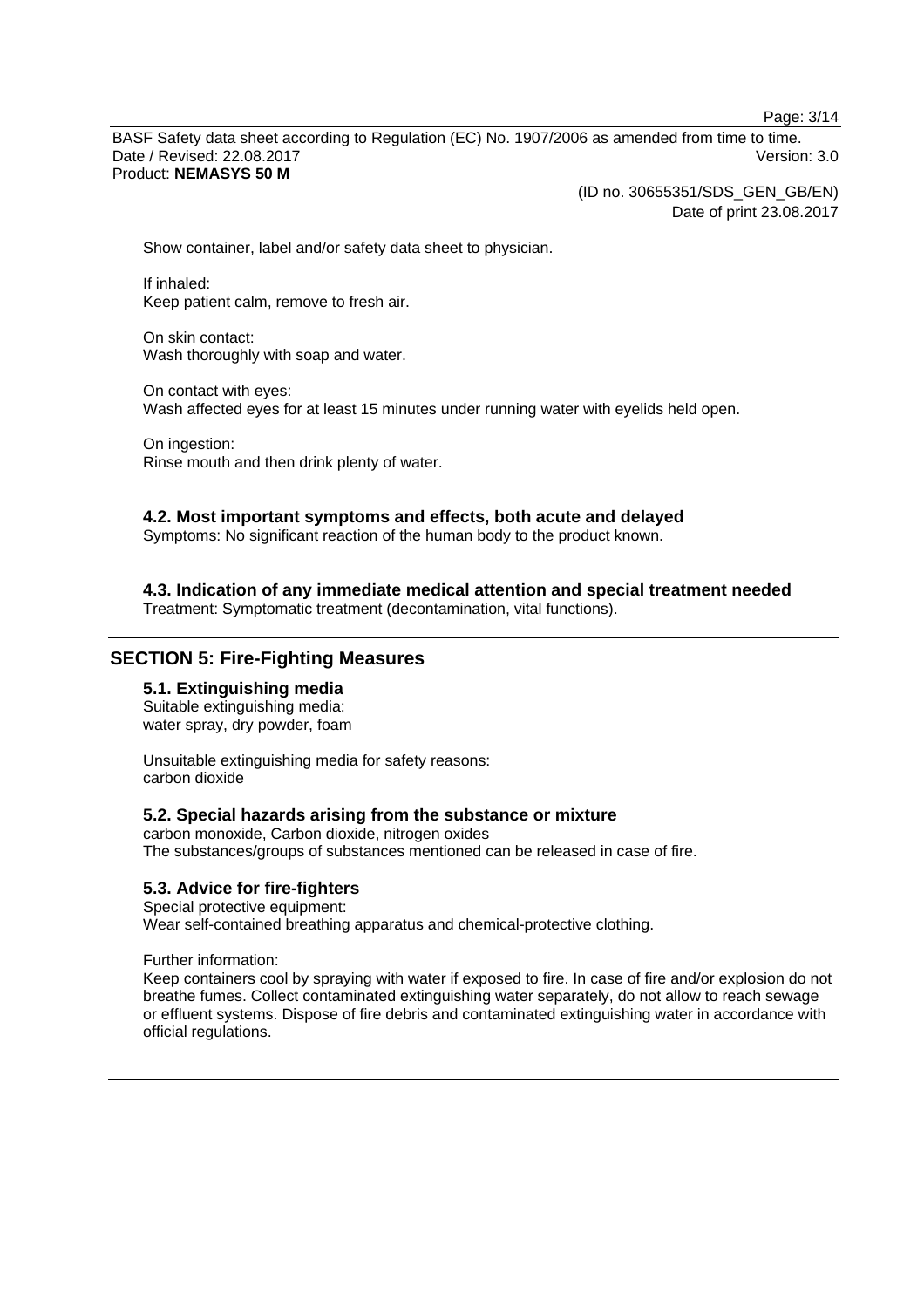Page: 4/14

BASF Safety data sheet according to Regulation (EC) No. 1907/2006 as amended from time to time. Date / Revised: 22.08.2017 Version: 3.0 Product: **NEMASYS 50 M** 

(ID no. 30655351/SDS\_GEN\_GB/EN)

Date of print 23.08.2017

# **SECTION 6: Accidental Release Measures**

# **6.1. Personal precautions, protective equipment and emergency procedures**

Use personal protective clothing. Avoid contact with the skin, eyes and clothing. Avoid dust formation.

# **6.2. Environmental precautions**

Do not discharge into the subsoil/soil. Do not discharge into drains/surface waters/groundwater.

Do not allow contamination of public drains or surface or ground waters. Inform local water plc if spillage enters drains and the Environment Agency (England & Wales), the Scottish Environmental Protection Agency (Scotland), or the Environment and Heritage Service (Northern Ireland) if it enters surface or ground waters. Keep people and animals away.

# **6.3. Methods and material for containment and cleaning up**

For small amounts: Contain with dust binding material and dispose of.

For large amounts: Sweep/shovel up.

Dispose of absorbed material in accordance with regulations. Collect waste in suitable containers, which can be labeled and sealed. Clean contaminated floors and objects thoroughly with water and detergents, observing environmental regulations. Avoid raising dust.

# **6.4. Reference to other sections**

Information regarding exposure controls/personal protection and disposal considerations can be found in section 8 and 13.

# **SECTION 7: Handling and Storage**

# **7.1. Precautions for safe handling**

No special measures necessary if stored and handled correctly. Ensure thorough ventilation of stores and work areas. When using do not eat, drink or smoke. Hands and/or face should be washed before breaks and at the end of the shift.

Protection against fire and explosion:

Avoid dust formation. Dust can form an explosive mixture with air. Prevent electrostatic charge sources of ignition should be kept well clear - fire extinguishers should be kept handy.

# **7.2. Conditions for safe storage, including any incompatibilities**

Segregate from foods and animal feeds.

Further information on storage conditions: Keep away from heat. Protect from direct sunlight. Store protected against freezing.

Storage stability: Storage temperature: 2 - 8 °C If an expiry date is mentioned on the packaging/label this takes priority over the statements on storage duration in this safety data sheet.

#### Protect from temperatures below: 2 °C

Changes in the properties of the product may occur if substance/product is stored below indicated temperature for extended periods of time.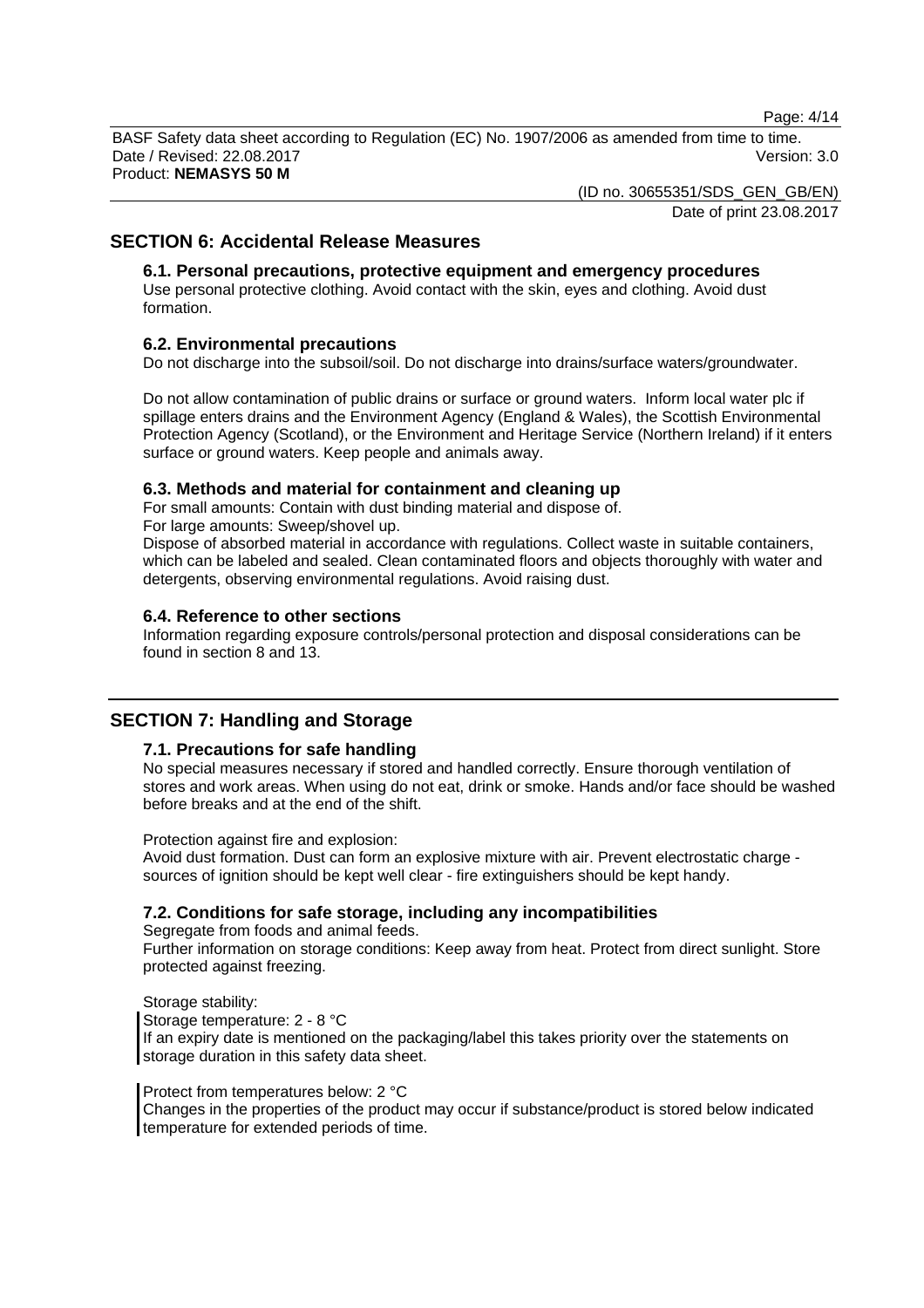Page: 5/14

BASF Safety data sheet according to Regulation (EC) No. 1907/2006 as amended from time to time. Date / Revised: 22.08.2017 Version: 3.0 Product: **NEMASYS 50 M** 

(ID no. 30655351/SDS\_GEN\_GB/EN)

Date of print 23.08.2017

Protect from temperatures above: 25 °C

Changes in the properties of the product may occur if substance/product is stored above indicated temperature for extended periods of time.

#### **7.3. Specific end use(s)**

For the relevant identified use(s) listed in Section 1 the advice mentioned in this section 7 is to be observed.

# **SECTION 8: Exposure Controls/Personal Protection**

# **8.1. Control parameters**

Components with occupational exposure limits

Refer to the current edition of HSE Guidance Note EH40 Occupational Exposure Limits (United Kingdom). For normal use and handling refer to the product label/leaflet. In all other cases the following apply.

1344-95-2: Silicic acid, calcium salt

 TWA value 4 mg/m3 (WEL/EH 40 (UK)), Respirable dust TWA value 10 mg/m3 (WEL/EH 40 (UK)), Inhalable dust

# **8.2. Exposure controls**

Personal protective equipment

Respiratory protection: Respiratory protection not required.

Hand protection:

Suitable chemical resistant safety gloves (EN 374) also with prolonged, direct contact (Recommended: Protective index 6, corresponding > 480 minutes of permeation time according to EN 374): E.g. nitrile rubber (0.4 mm), chloroprene rubber (0.5 mm), butyl rubber (0.7 mm) etc.

Eye protection:

Safety glasses with side-shields (frame goggles) (e.g. EN 166)

Body protection:

Body protection must be chosen depending on activity and possible exposure, e.g. apron, protecting boots, chemical-protection suit (according to EN 14605 in case of splashes or EN ISO 13982 in case of dust).

#### General safety and hygiene measures

Wearing of closed work clothing is recommended. Handle in accordance with good industrial hygiene and safety practice. Store work clothing separately. Keep away from food, drink and animal feeding stuffs.

Environmental exposure controls For information regarding environmental exposure controls, see Section 6.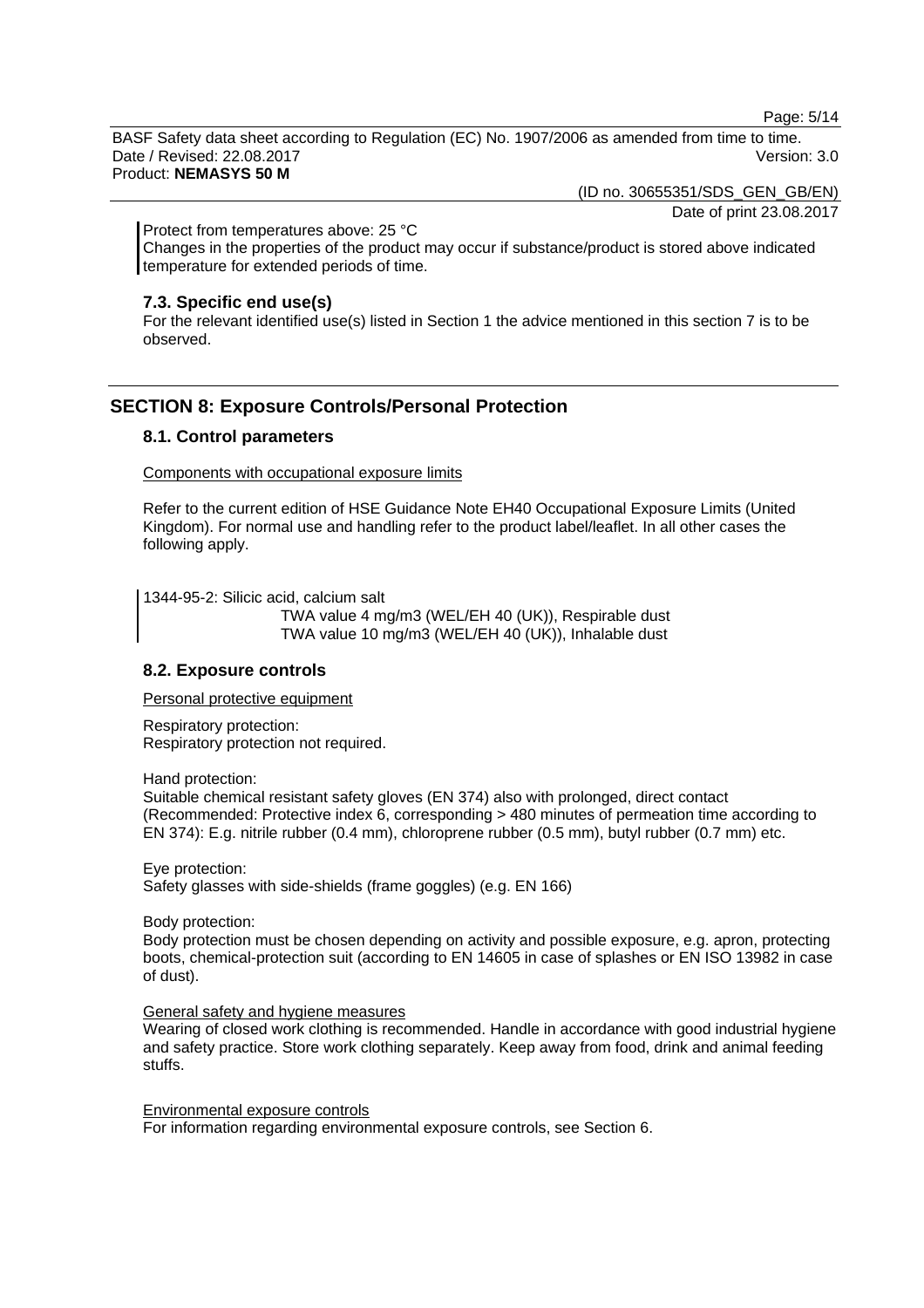Page: 6/14

BASF Safety data sheet according to Regulation (EC) No. 1907/2006 as amended from time to time. Date / Revised: 22.08.2017 Version: 3.0 Product: **NEMASYS 50 M** 

(ID no. 30655351/SDS\_GEN\_GB/EN) Date of print 23.08.2017

# **SECTION 9: Physical and Chemical Properties**

# **9.1. Information on basic physical and chemical properties**

| Form:                                               | gel, moist                                                                                                                                                                                                            |
|-----------------------------------------------------|-----------------------------------------------------------------------------------------------------------------------------------------------------------------------------------------------------------------------|
| Colour:                                             | light brown                                                                                                                                                                                                           |
| Odour:                                              | perceptible                                                                                                                                                                                                           |
| Odour threshold:                                    |                                                                                                                                                                                                                       |
|                                                     | Not determined due to potential<br>health hazard by inhalation.<br>approx. 5 - 7                                                                                                                                      |
| pH value:                                           | (20 °C)                                                                                                                                                                                                               |
| Melting temperature:                                | not applicable                                                                                                                                                                                                        |
| boiling temperature:                                |                                                                                                                                                                                                                       |
| Flash point:                                        | not applicable                                                                                                                                                                                                        |
| Evaporation rate:                                   | Non-flammable.                                                                                                                                                                                                        |
|                                                     | not applicable                                                                                                                                                                                                        |
| Flammability:                                       | Based on the structure or<br>composition there is no indication of                                                                                                                                                    |
| Lower explosion limit:                              | flammability                                                                                                                                                                                                          |
| Upper explosion limit:                              | As a result of our experience with this<br>product and our knowledge of its<br>composition we do not expect any<br>hazard as long as the product is used<br>appropriately and in accordance with<br>the intended use. |
|                                                     | As a result of our experience with this<br>product and our knowledge of its<br>composition we do not expect any<br>hazard as long as the product is used<br>appropriately and in accordance with<br>the intended use. |
| Vapour pressure:                                    | approx. 23.4 hPa<br>(20 °C)                                                                                                                                                                                           |
| Density:                                            | Information applies to the solvent.<br>approx. 0.48 g/cm3<br>(20 °C)                                                                                                                                                  |
| Relative vapour density (air):                      |                                                                                                                                                                                                                       |
|                                                     | not applicable                                                                                                                                                                                                        |
| Solubility in water:                                | dispersible                                                                                                                                                                                                           |
| Partitioning coefficient n-octanol/water (log Kow): |                                                                                                                                                                                                                       |
|                                                     | not applicable                                                                                                                                                                                                        |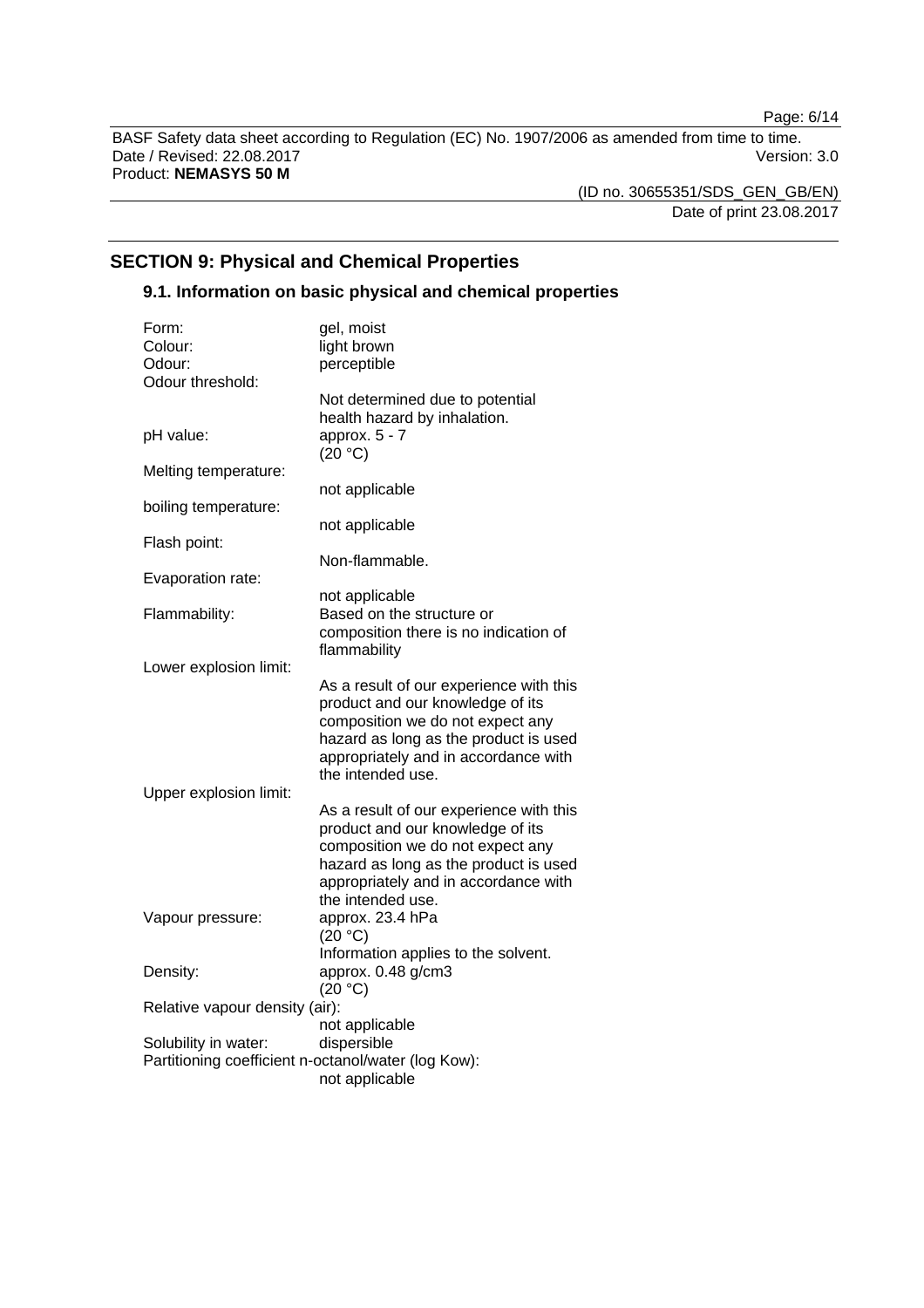Page: 7/14

BASF Safety data sheet according to Regulation (EC) No. 1907/2006 as amended from time to time. Date / Revised: 22.08.2017 Version: 3.0 Product: **NEMASYS 50 M** 

(ID no. 30655351/SDS\_GEN\_GB/EN)

Date of print 23.08.2017

| Self ignition:             | Daiu VI PHIN 20.0<br>Based on its structural properties the<br>product is not classified as self-<br>igniting.                              |
|----------------------------|---------------------------------------------------------------------------------------------------------------------------------------------|
| Viscosity, dynamic:        | Thermal decomposition: No decomposition if stored and handled as prescribed/indicated.                                                      |
| Explosion hazard:          | not applicable, the product is a solid<br>Product is not explosive, however a<br>dust explosion could result from an<br>air / dust mixture. |
| Fire promoting properties: | Based on its structural properties<br>the product is not classified as<br>oxidizing.                                                        |

# **9.2. Other information**

Other Information:

If necessary, information on other physical and chemical parameters is indicated in this section.

# **SECTION 10: Stability and Reactivity**

#### **10.1. Reactivity**

No hazardous reactions if stored and handled as prescribed/indicated.

#### **10.2. Chemical stability**

The product is stable if stored and handled as prescribed/indicated.

#### **10.3. Possibility of hazardous reactions**

No hazardous reactions if stored and handled as prescribed/indicated.

#### **10.4. Conditions to avoid**

See MSDS section 7 - Handling and storage.

#### **10.5. Incompatible materials**

Substances to avoid: strong acids, strong bases, strong oxidizing agents

#### **10.6. Hazardous decomposition products**

Hazardous decomposition products: No hazardous decomposition products if stored and handled as prescribed/indicated.

# **SECTION 11: Toxicological Information**

# **11.1. Information on toxicological effects**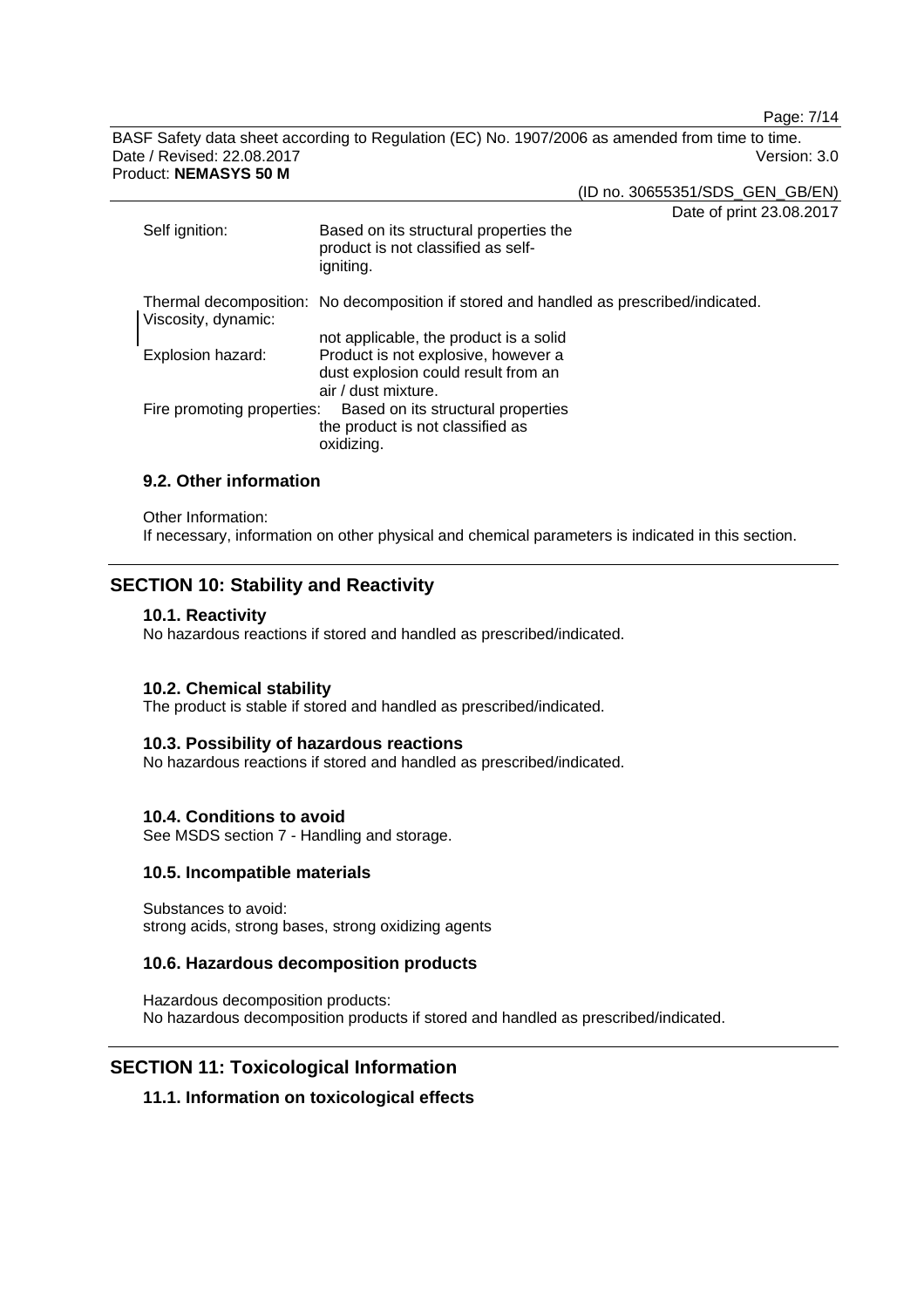Page: 8/14

BASF Safety data sheet according to Regulation (EC) No. 1907/2006 as amended from time to time. Date / Revised: 22.08.2017 Version: 3.0 Product: **NEMASYS 50 M** 

(ID no. 30655351/SDS\_GEN\_GB/EN)

Date of print 23.08.2017

#### Acute toxicity

Assessment of acute toxicity:

Virtually nontoxic after a single ingestion. Virtually nontoxic by inhalation. Virtually nontoxic after a single skin contact. The product has not been tested. The statement has been derived from the properties of the individual components.

*Information on: Silicic acid, calcium salt*

*Experimental/calculated data:* 

*LD50 rat (oral): > 5,000 mg/kg (OECD Guideline 401) No mortality was observed. The product has not been tested. The statement has been derived from substances/products of a similar structure or composition.* 

----------------------------------

*Information on: Silicic acid, calcium salt* 

*Experimental/calculated data:* 

*LC50 rat (by inhalation): 2.08 mg/l 4 h (similar to OECD guideline 403) No mortality was observed. The product has not been tested. The statement has been derived from substances/products of a similar structure or composition.* 

 $-$ 

*Information on: Silicic acid, calcium salt* 

*Experimental/calculated data:* 

*LD50 rabbit (dermal): > 5,000 mg/kg (similar to OECD guideline 402)* 

*No mortality was observed. The product has not been tested. The statement has been derived from substances/products of a similar structure or composition.* 

----------------------------------

#### Irritation

Assessment of irritating effects:

Not irritating to the skin. Not irritating to the eyes. The product has not been tested. The statement has been derived from the properties of the individual components.

*Information on: Silicic acid, calcium salt Experimental/calculated data: Skin corrosion/irritation rabbit: non-irritant (FHSA Guideline) The product has not been tested. The statement has been derived from substances/products of a similar structure or composition.*   $-$ 

*Information on: Silicic acid, calcium salt Experimental/calculated data: Serious eye damage/irritation rabbit: non-irritant (FHSA Guideline) The product has not been tested. The statement has been derived from substances/products of a similar structure or composition.*  ----------------------------------

Respiratory/Skin sensitization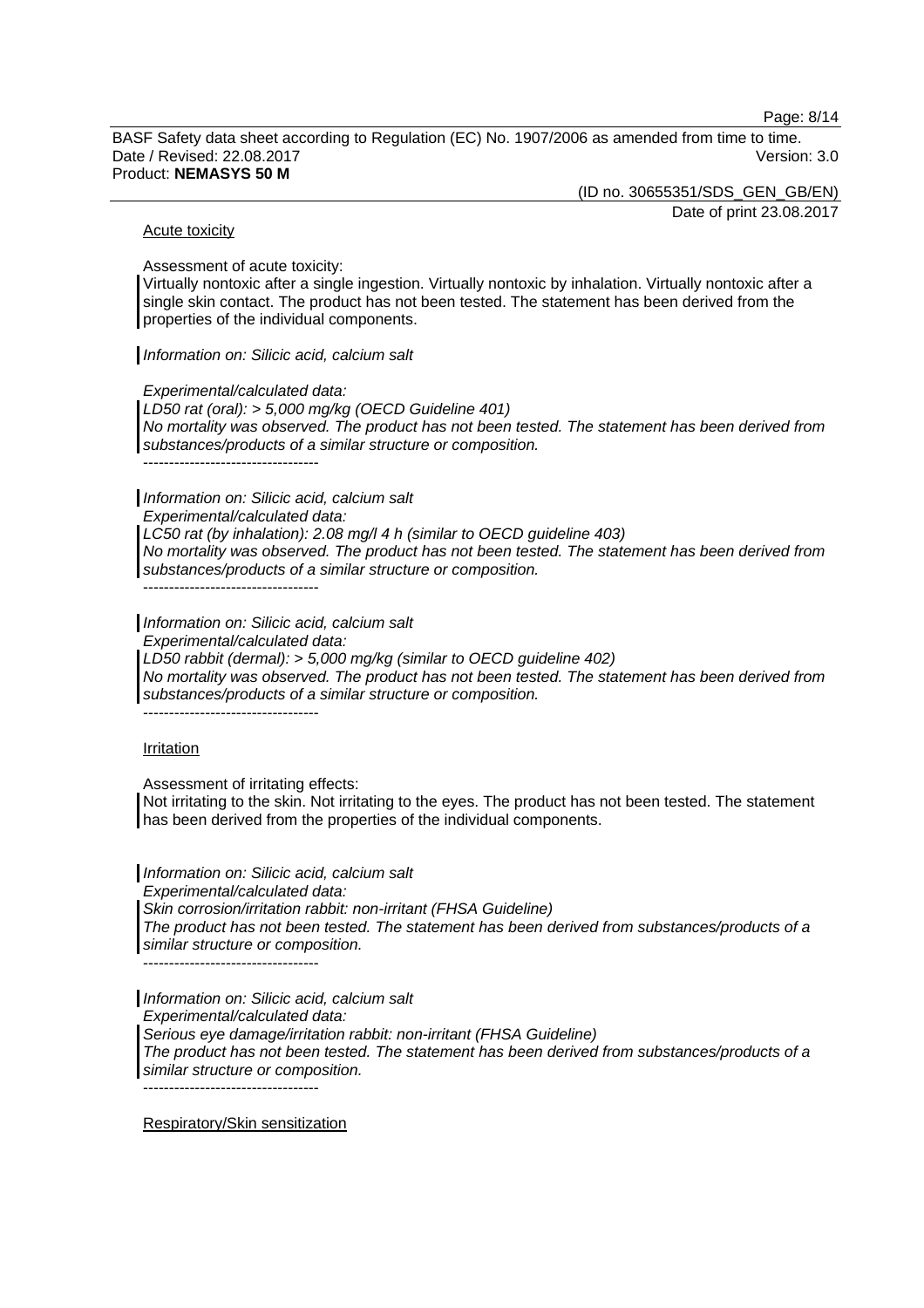Page: 9/14

BASF Safety data sheet according to Regulation (EC) No. 1907/2006 as amended from time to time. Date / Revised: 22.08.2017 Version: 3.0 Product: **NEMASYS 50 M** 

(ID no. 30655351/SDS\_GEN\_GB/EN)

Date of print 23.08.2017

#### Assessment of sensitization:

There is no evidence of a skin-sensitizing potential. The product has not been tested. The statement has been derived from the properties of the individual components.

#### Germ cell mutagenicity

#### Assessment of mutagenicity:

The product has not been tested. The statement has been derived from the properties of the individual components. Mutagenicity tests revealed no genotoxic potential.

#### **Carcinogenicity**

#### Assessment of carcinogenicity:

The product has not been tested. The statement has been derived from the properties of the individual components. The results of various animal studies gave no indication of a carcinogenic effect.

#### Reproductive toxicity

#### Assessment of reproduction toxicity:

The product has not been tested. The statement has been derived from the properties of the individual components. The results of animal studies gave no indication of a fertility impairing effect.

#### Developmental toxicity

#### Assessment of teratogenicity:

The product has not been tested. The statement has been derived from the properties of the individual components. Animal studies gave no indication of a developmental toxic effect at doses that were not toxic to the parental animals.

#### Specific target organ toxicity (single exposure)

#### Assessment of STOT single:

Based on the available information there is no specific target organ toxicity to be expected after a single exposure.

Remarks: The product has not been tested. The statement has been derived from the properties of the individual components.

#### Repeated dose toxicity and Specific target organ toxicity (repeated exposure)

#### Assessment of repeated dose toxicity:

The product has not been tested. The statement has been derived from the properties of the individual components. No substance-specific organtoxicity was observed after repeated administration to animals.

#### Aspiration hazard

No aspiration hazard expected.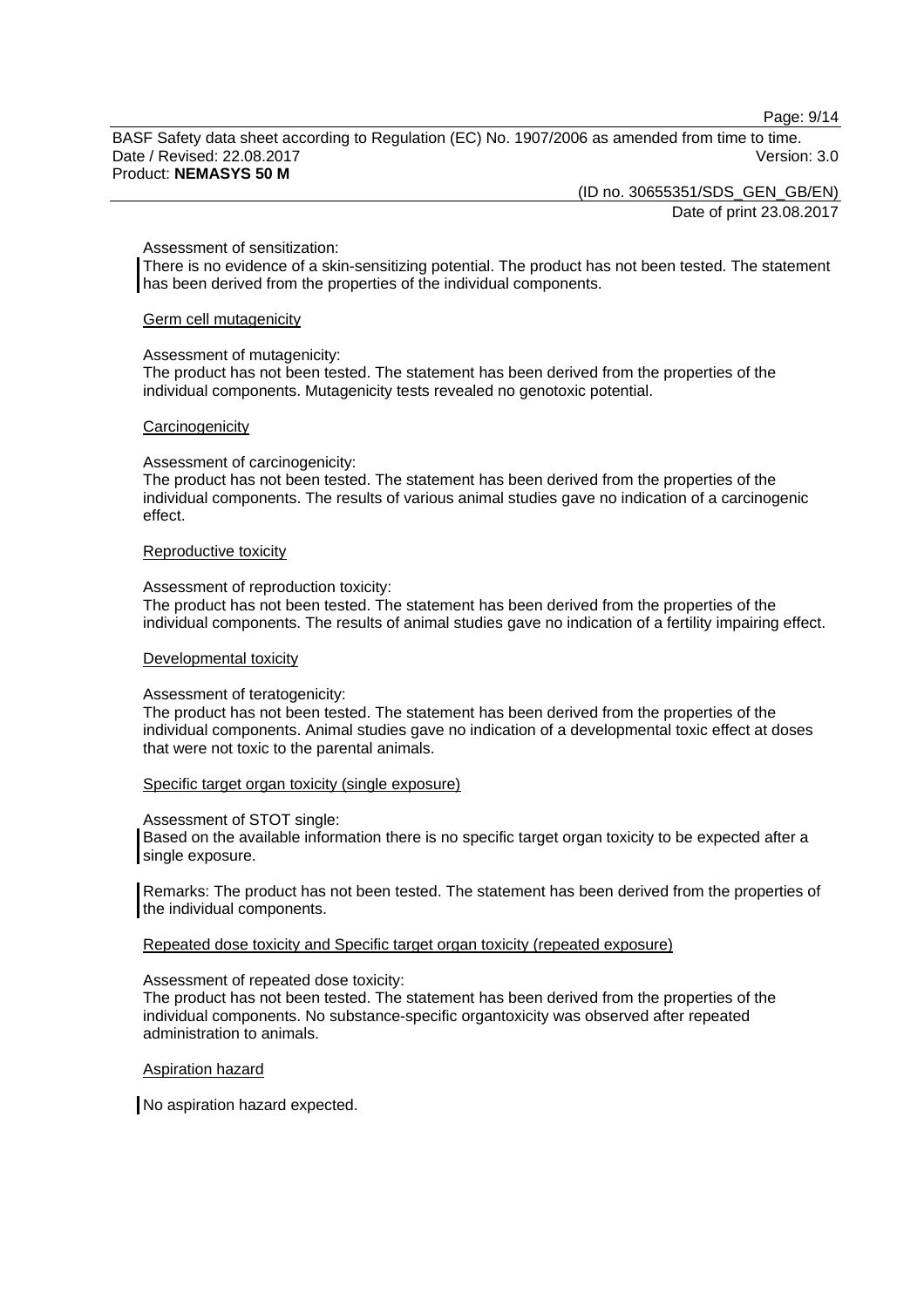Page: 10/14

BASF Safety data sheet according to Regulation (EC) No. 1907/2006 as amended from time to time. Date / Revised: 22.08.2017 Version: 3.0 Product: **NEMASYS 50 M** 

(ID no. 30655351/SDS\_GEN\_GB/EN)

Date of print 23.08.2017

The product has not been tested. The statement has been derived from the properties of the individual components.

Other relevant toxicity information

Misuse can be harmful to health.

# **SECTION 12: Ecological Information**

# **12.1. Toxicity**

Assessment of aquatic toxicity:

There is a high probability that the product is not acutely harmful to aquatic organisms. The product has not been tested. The statement has been derived from the properties of the individual components.

*Information on: Silicic acid, calcium salt* 

*Toxicity to fish:* 

*LL50 (96 h) > 1,000 mg/l, Salmo gairdneri, syn. O. mykiss (OECD Guideline 203, static) The details of the toxic effect relate to the nominal concentration.* 

----------------------------------

*Information on: Silicic acid, calcium salt Aquatic invertebrates: EL50 (48 h) >= 10,000 mg/l, Daphnia magna (OECD Guideline 202, part 1, static) The product has low solubility in the test medium. A saturated solution has been tested. The details of the toxic effect relate to the nominal concentration.* 

----------------------------------

*Information on: Silicic acid, calcium salt Aquatic plants:* 

*EL50 (72 h) > 1,000 mg/l (growth rate), Desmodesmus subspicatus (OECD Guideline 201, static) The product has low solubility in the test medium. A saturated solution has been tested. The details of the toxic effect relate to the nominal concentration.* 

*EL10 (72 h) 41 mg/l (growth rate), Desmodesmus subspicatus (OECD Guideline 201, static) The product has low solubility in the test medium. A saturated solution has been tested. The details of the toxic effect relate to the nominal concentration.*  ----------------------------------

#### **12.2. Persistence and degradability**

Assessment biodegradation and elimination (H2O): The product has not been tested. The statement has been derived from the properties of the individual components.

*Information on: Silicic acid, calcium salt Assessment biodegradation and elimination (H2O): Not applicable for inorganic substances.*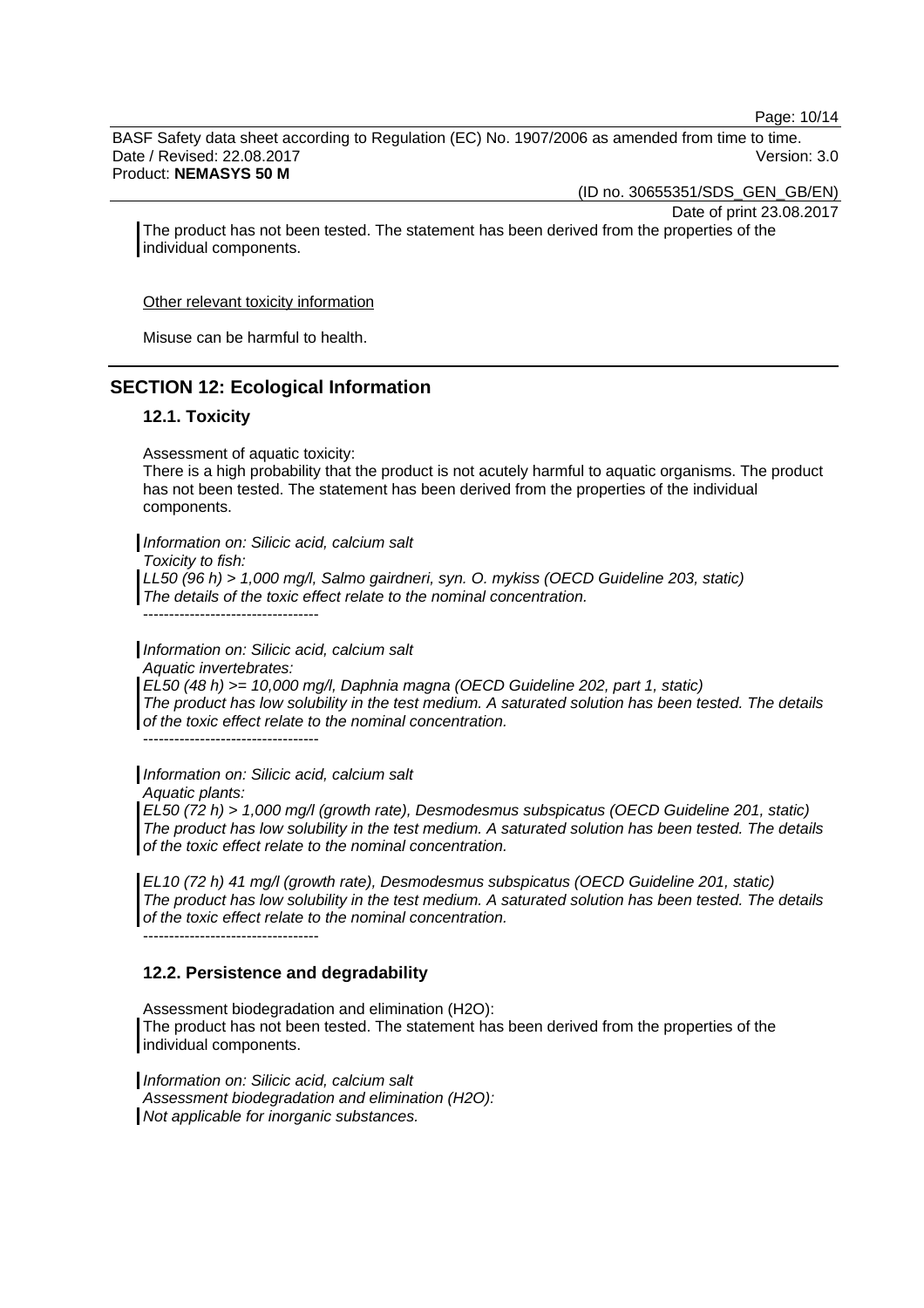Page: 11/14

BASF Safety data sheet according to Regulation (EC) No. 1907/2006 as amended from time to time. Date / Revised: 22.08.2017 Version: 3.0 Product: **NEMASYS 50 M** 

> (ID no. 30655351/SDS\_GEN\_GB/EN) Date of print 23.08.2017

**12.3. Bioaccumulative potential** 

----------------------------------

Assessment bioaccumulation potential: The product has not been tested. The statement has been derived from the properties of the individual components.

*Information on: Silicic acid, calcium salt Assessment bioaccumulation potential: Significant accumulation in organisms is not to be expected.*  ----------------------------------

# **12.4. Mobility in soil**

Assessment transport between environmental compartments: Adsorption in soil: The product has not been tested. The statement has been derived from the properties of the individual components.

*Information on: Silicic acid, calcium salt Assessment transport between environmental compartments: Adsorption in soil: Adsorption to solid soil phase is expected.* ----------------------------------

# **12.5. Results of PBT and vPvB assessment**

The product does not contain a substance fulfilling the PBT (persistent/bioaccumulative/toxic) criteria or the vPvB (very persistent/very bioaccumulative) criteria.

# **12.6. Other adverse effects**

The product does not contain substances that are listed in Regulation (EC) 1005/2009 on substances that deplete the ozone layer.

# **12.7. Additional information**

Other ecotoxicological advice: Do not discharge product into the environment without control.

# **SECTION 13: Disposal Considerations**

# **13.1. Waste treatment methods**

Must be disposed of or incinerated in accordance with local regulations.

The UK Environmental Protection (Duty of Care) Regulations (EP) and amendments should be noted (United Kingdom).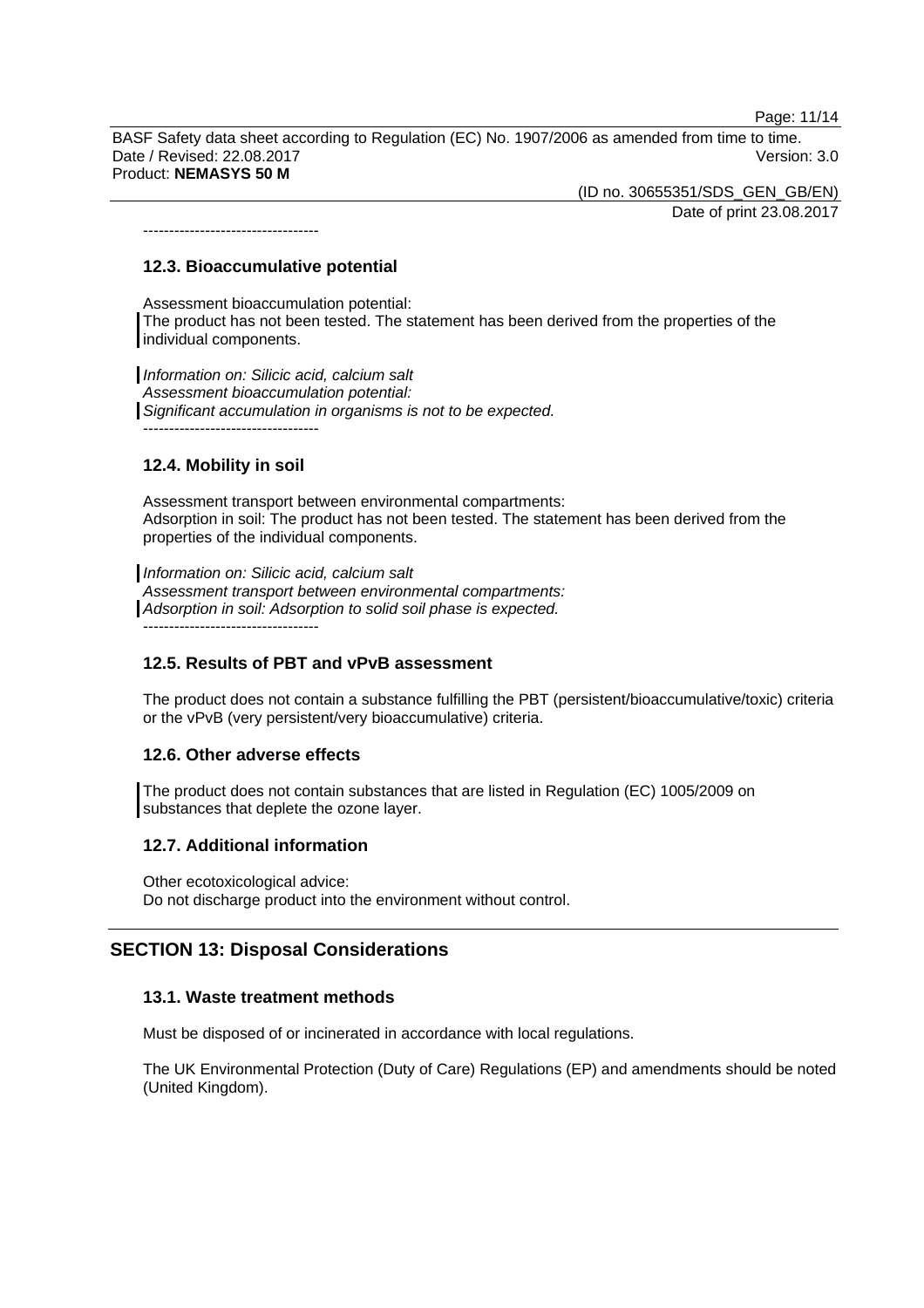Page: 12/14

BASF Safety data sheet according to Regulation (EC) No. 1907/2006 as amended from time to time. Date / Revised: 22.08.2017 Version: 3.0 Product: **NEMASYS 50 M** 

(ID no. 30655351/SDS\_GEN\_GB/EN)

Date of print 23.08.2017

Contaminated packaging:

Contaminated packaging should be emptied as far as possible and disposed of in the same manner as the substance/product.

# **SECTION 14: Transport Information**

#### **Land transport**

#### ADR

|                                            | Not classified as a dangerous good under transport regulations |
|--------------------------------------------|----------------------------------------------------------------|
| UN number:                                 | Not applicable                                                 |
| UN proper shipping name:                   | Not applicable                                                 |
| Transport hazard class(es): Not applicable |                                                                |
| Packing group:                             | Not applicable                                                 |
| Environmental hazards:                     | Not applicable                                                 |
| Special precautions for                    | None known                                                     |
| user                                       |                                                                |

RID

|                                            | Not classified as a dangerous good under transport regulations |
|--------------------------------------------|----------------------------------------------------------------|
| UN number:                                 | Not applicable                                                 |
| UN proper shipping name:                   | Not applicable                                                 |
| Transport hazard class(es): Not applicable |                                                                |
| Packing group:                             | Not applicable                                                 |
| Environmental hazards:                     | Not applicable                                                 |
| Special precautions for                    | None known                                                     |
| user                                       |                                                                |

#### **Inland waterway transport**  ADN

user:

 Not classified as a dangerous good under transport regulations UN number: Not applicable<br>UN proper shipping name: Not applicable UN proper shipping name: Not applicable<br>Transport hazard class(es): Not applicable Transport hazard class(es): Not applicable<br>Packing group: Not applicable Packing group: Not applicable<br>
Environmental hazards: Not applicable Environmental hazards: Special precautions for None known

Transport in inland waterway vessel Not evaluated

#### **Sea transport**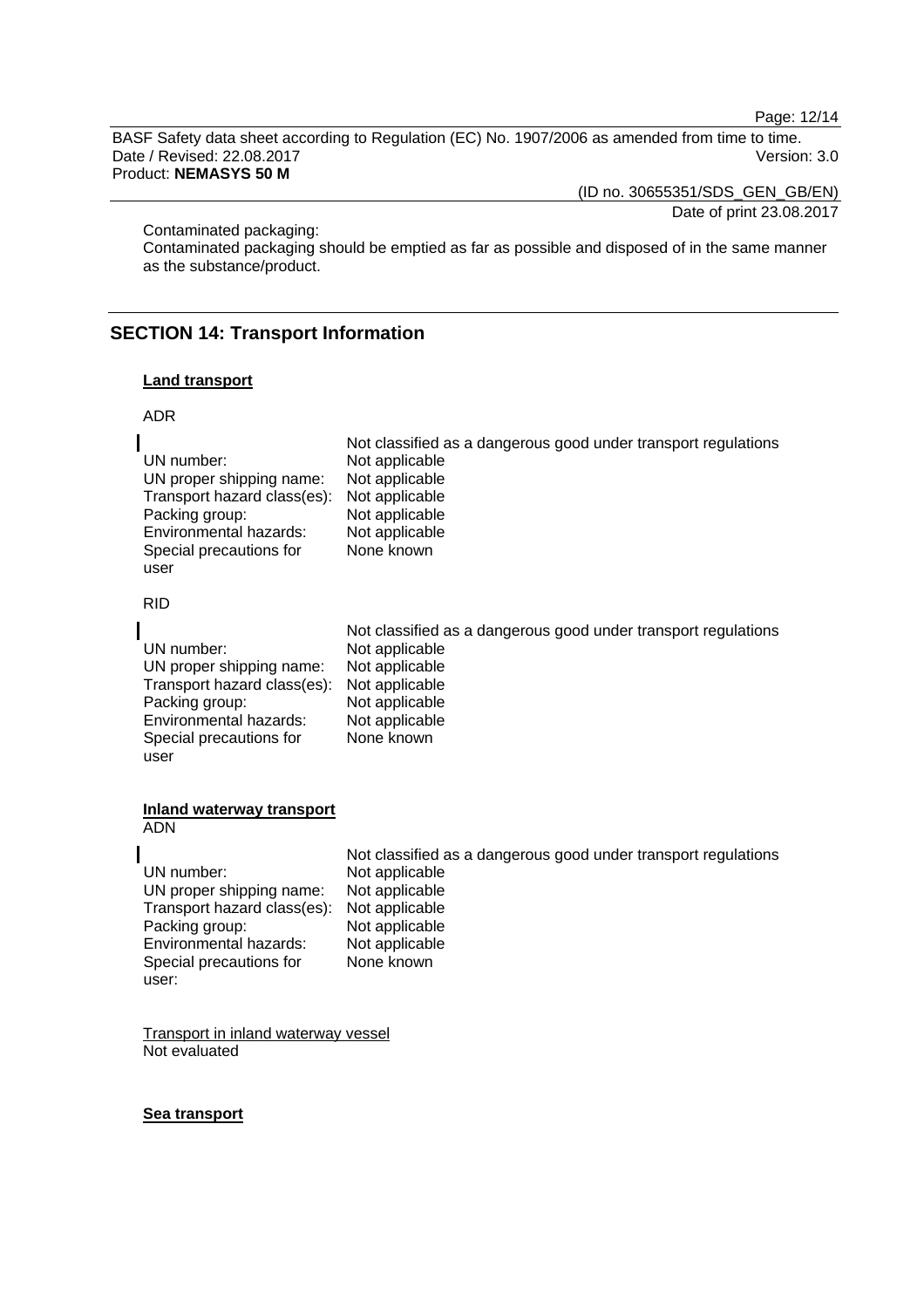Page: 13/14

BASF Safety data sheet according to Regulation (EC) No. 1907/2006 as amended from time to time. Date / Revised: 22.08.2017 Version: 3.0 Product: **NEMASYS 50 M** 

(ID no. 30655351/SDS\_GEN\_GB/EN)

Date of print 23.08.2017

#### IMDG

| UN number:                                 | Not classified as a dangerous good under transport regulations<br>Not applicable |
|--------------------------------------------|----------------------------------------------------------------------------------|
| UN proper shipping name:                   | Not applicable                                                                   |
| Transport hazard class(es): Not applicable |                                                                                  |
| Packing group:                             | Not applicable                                                                   |
| Environmental hazards:                     | Not applicable                                                                   |
| Special precautions for                    | None known                                                                       |
| user                                       |                                                                                  |

#### **Air transport**

#### IATA/ICAO

user

|                                            | Not classified as a dangerous good under transport regulations |
|--------------------------------------------|----------------------------------------------------------------|
| UN number:                                 | Not applicable                                                 |
| UN proper shipping name:                   | Not applicable                                                 |
| Transport hazard class(es): Not applicable |                                                                |
| Packing group:                             | Not applicable                                                 |
| Environmental hazards:                     | Not applicable                                                 |
| Special precautions for                    | None known                                                     |

#### **14.1. UN number**

See corresponding entries for "UN number" for the respective regulations in the tables above.

#### **14.2. UN proper shipping name**

See corresponding entries for "UN proper shipping name" for the respective regulations in the tables above.

#### **14.3. Transport hazard class(es)**

See corresponding entries for "Transport hazard class(es)" for the respective regulations in the tables above.

#### **14.4. Packing group**

See corresponding entries for "Packing group" for the respective regulations in the tables above.

#### **14.5. Environmental hazards**

See corresponding entries for "Environmental hazards" for the respective regulations in the tables above.

#### **14.6. Special precautions for user**

See corresponding entries for "Special precautions for user" for the respective regulations in the tables above.